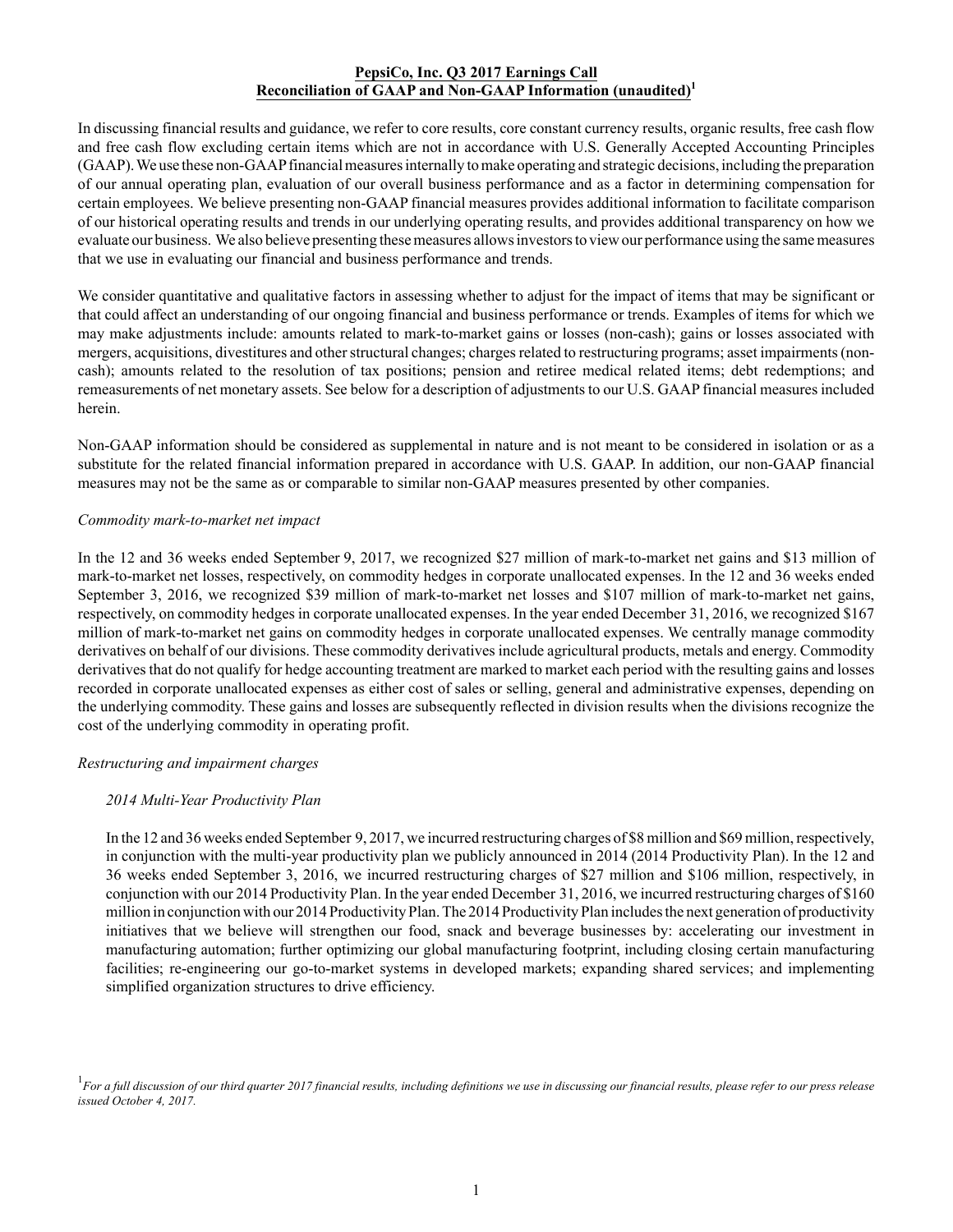## *Charge related to the transaction with Tingyi (Cayman Islands) Holding Corp. (Tingyi)*

In the year ended December 31, 2016, we recorded a pre- and after-tax impairment charge of \$373 million to reduce the value of our 5% indirect equity interest in Tingyi-Asahi Beverages Holding Co. Ltd. to its estimated fair value.

## *Charge related to debt redemption*

In the year ended December 31, 2016, we paid \$2.5 billion to redeem all of our outstanding 7.900% senior notes due 2018 and 5.125% senior notes due 2019 for the principal amounts of \$1.5 billion and \$750 million, respectively, and terminated certain interest rate swaps. As a result, we recorded a pre-tax charge of \$233 million to interest expense, primarily representing the premium paid in accordance with the "make-whole" redemption provisions.

# *Pension-related settlement charge*

In the year ended December 31, 2016, we recorded a pre-tax pension settlement charge of \$242 million related to the purchase of a group annuity contract.

# *Free cash flow excluding certain items*

Free cash flow excluding certain items is an important measure used to monitor our cash flow performance. We believe this non-GAAP measure provides investors additional useful information when evaluating our cash from operating activities. Adjustments to get to free cash flow excluding certain items include: discretionary pension contributions, payments related to restructuring charges, and the tax impacts associated with each of these items, as applicable.

# *2017 guidance*

Our 2017 core tax rate guidance and our 2017 core constant currency earnings per share (EPS) growth guidance exclude the commodity mark-to-market net impact included in corporate unallocated expenses and restructuring and impairment charges. Our 2017 core constant currency EPS growth guidance also excludes the impact of foreign exchange translation. Our 2017 organic revenue growth guidance excludes the impact of acquisitions, divestitures and other structural changes, foreign exchange translation and the impact of a  $53<sup>rd</sup>$  reporting week in 2016. We are not able to reconcile our full year projected 2017 core tax rate to our full year projected 2017 reported tax rate and our full year projected 2017 core constant currency EPS growth to our full year projected 2017 reported EPS growth because we are unable to predict the 2017 impact of foreign exchange or the mark-to-market net impact on commodity hedges due to the unpredictability of future changes in foreign exchange rates and commodity prices. We are also unable to reconcile our full year projected 2017 organic revenue growth to our full year projected 2017 reported net revenue growth because we are unable to predict the 2017 impact of foreign exchange due to the unpredictability of future changes in foreign exchange rates and because we are unable to predict the occurrence or impact of any acquisitions, divestitures or other structural changes. Therefore, we are unable to provide a reconciliation of these measures.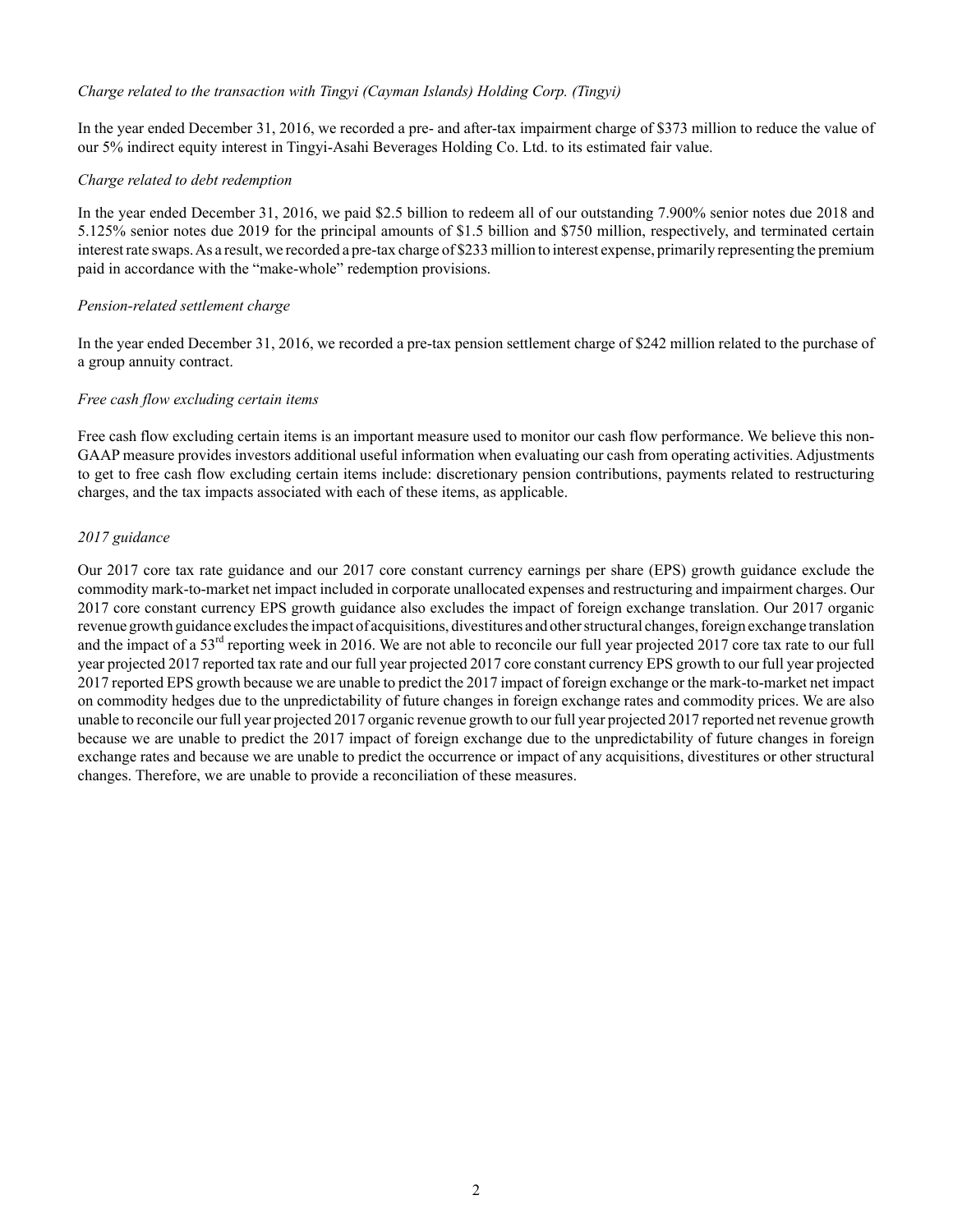| <b>Net Revenue Growth Reconciliation</b> | 12 Weeks<br>Ended |               | 36 Weeks<br>Ended |  |  |
|------------------------------------------|-------------------|---------------|-------------------|--|--|
|                                          | 9/9/2017          |               | 9/9/2017          |  |  |
| Reported Net Revenue Growth              |                   | $\frac{0}{0}$ | $2 \frac{9}{6}$   |  |  |
| Impact of Foreign Exchange Translation   |                   |               |                   |  |  |
| Impact of Acquisitions and Divestitures  |                   |               |                   |  |  |
| Organic Revenue Growth                   | 2                 | $\frac{0}{0}$ | $2 \frac{9}{6}$   |  |  |

| <b>Frito-Lay North America Net Revenue Growth Reconciliation</b> | 12 Weeks Ended |                 |           |               |           |                 |  |
|------------------------------------------------------------------|----------------|-----------------|-----------|---------------|-----------|-----------------|--|
|                                                                  | 9/9/2017       |                 | 6/17/2017 |               | 3/25/2017 |                 |  |
| Reported Net Revenue Growth                                      |                | $3 \frac{9}{6}$ |           | $\frac{0}{2}$ |           | $2 \frac{9}{6}$ |  |
| Impact of Foreign Exchange Translation                           |                |                 |           |               |           |                 |  |
| Organic Revenue Growth                                           |                | $3 \frac{9}{6}$ | 3.5       | $\frac{0}{2}$ |           | $2 \frac{9}{6}$ |  |

| <b>Ouaker Foods North America (OFNA) Net Revenue Growth Reconciliation</b> | 12 Weeks Ended |               |           |            |
|----------------------------------------------------------------------------|----------------|---------------|-----------|------------|
|                                                                            | 9/9/2017       |               | 6/17/2017 | 3/25/2017  |
| Reported Net Revenue Growth                                                |                | $\frac{0}{0}$ | $(1) \%$  | $(3) \%$   |
| Impact of Foreign Exchange Translation                                     |                |               | 0.5       |            |
| Organic Revenue Growth                                                     |                | $\frac{0}{0}$ | $(1) \%$  | $(3.5) \%$ |

| <b>QFNA Operating Profit Growth Reconciliation</b> | 12 Weeks Ended  |           |          |           |  |
|----------------------------------------------------|-----------------|-----------|----------|-----------|--|
|                                                    | 9/9/2017        | 6/17/2017 |          | 3/25/2017 |  |
| Reported Operating Profit Growth                   | $2 \frac{9}{6}$ | $-$ %     |          | $(1) \%$  |  |
| Impact of Restructuring and Impairment Charges     |                 |           |          |           |  |
| Core Operating Profit Growth                       | $2 \frac{9}{6}$ |           | $(1) \%$ | $(1) \%$  |  |

| <b>Latin America Net Revenue Growth Reconciliation</b> | 12 Weeks<br>Ended<br>9/9/2017 |
|--------------------------------------------------------|-------------------------------|
| Reported Net Revenue Growth                            | $\frac{0}{2}$<br>6            |
| Impact of Foreign Exchange Translation                 | (2)                           |
| Impact of Acquisitions and Divestitures                |                               |
| Organic Revenue Growth                                 | $\frac{0}{0}$                 |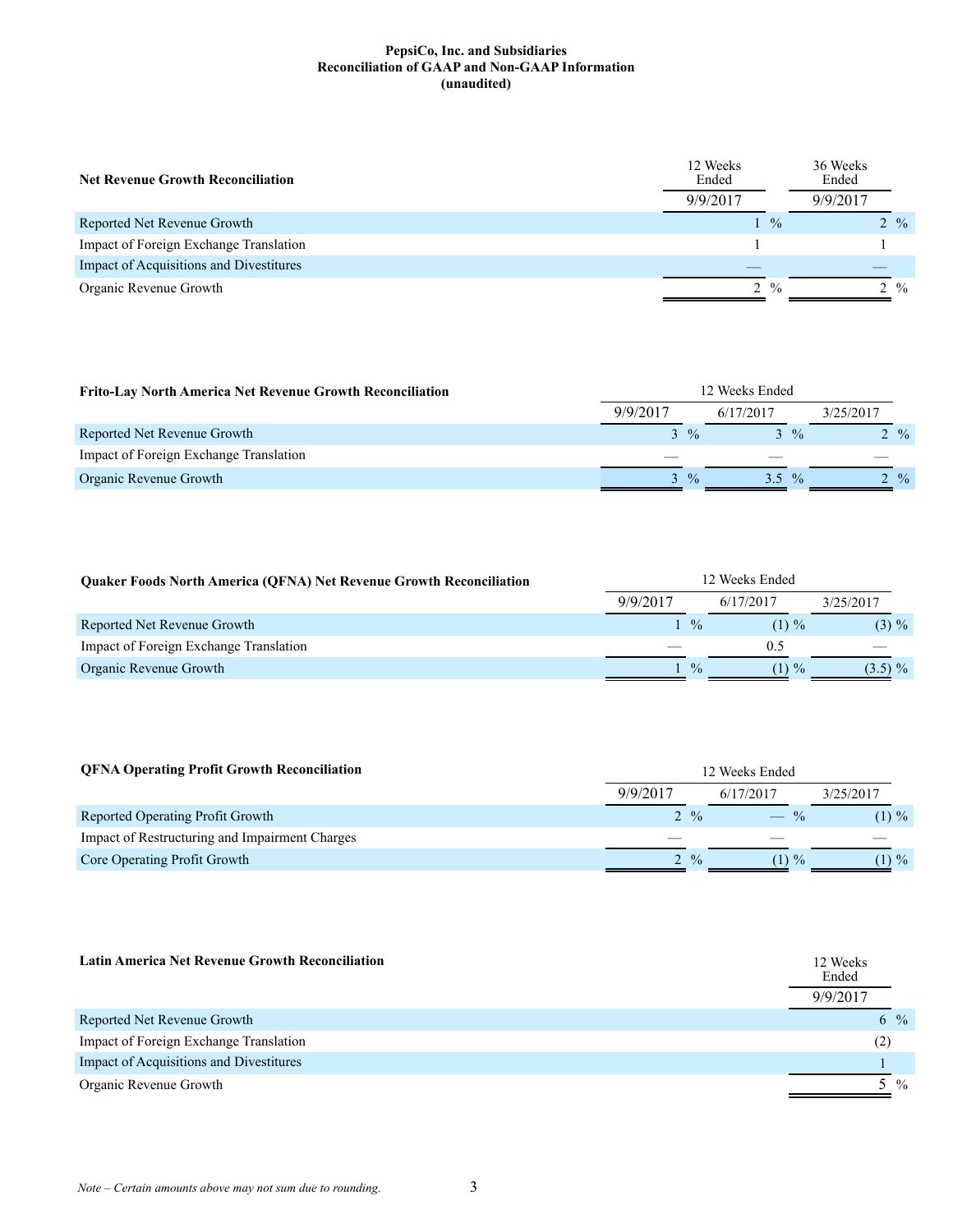| Asia, Middle East and North Africa (AMENA) Net Revenue Growth Reconciliation | 12 Weeks<br>Ended |
|------------------------------------------------------------------------------|-------------------|
|                                                                              | 9/9/2017          |
| Reported Net Revenue Growth                                                  | $(4) \%$          |
| Impact of Foreign Exchange Translation                                       | 13                |
| Organic Revenue Growth                                                       | $9\frac{6}{6}$    |

| <b>Europe Sub-Saharan Africa (ESSA) Net Revenue Growth Reconciliation</b> | 12 Weeks Ended |                |           |               |           |                |
|---------------------------------------------------------------------------|----------------|----------------|-----------|---------------|-----------|----------------|
|                                                                           | 9/9/2017       |                | 6/17/2017 |               | 3/25/2017 |                |
| Reported Net Revenue Growth                                               |                | $8\frac{6}{6}$ |           | 6 %           |           | $6\frac{9}{6}$ |
| Impact of Foreign Exchange Translation                                    |                |                |           |               | (2)       |                |
| Organic Revenue Growth                                                    | 6              | $\frac{0}{2}$  | h.        | $\frac{0}{0}$ |           | $\frac{0}{0}$  |

| <b>ESSA Operating Profit Growth Reconciliation</b> | 12 Weeks<br>Ended<br>9/9/2017 |
|----------------------------------------------------|-------------------------------|
| Reported Operating Profit Growth                   | $12 \frac{9}{6}$              |
| Impact of Restructuring and Impairment Charges     |                               |
| Core Operating Profit Growth                       |                               |
| Impact of Foreign Exchange Translation             |                               |
| Core Constant Currency Operating Profit Growth     | $12 \frac{9}{6}$              |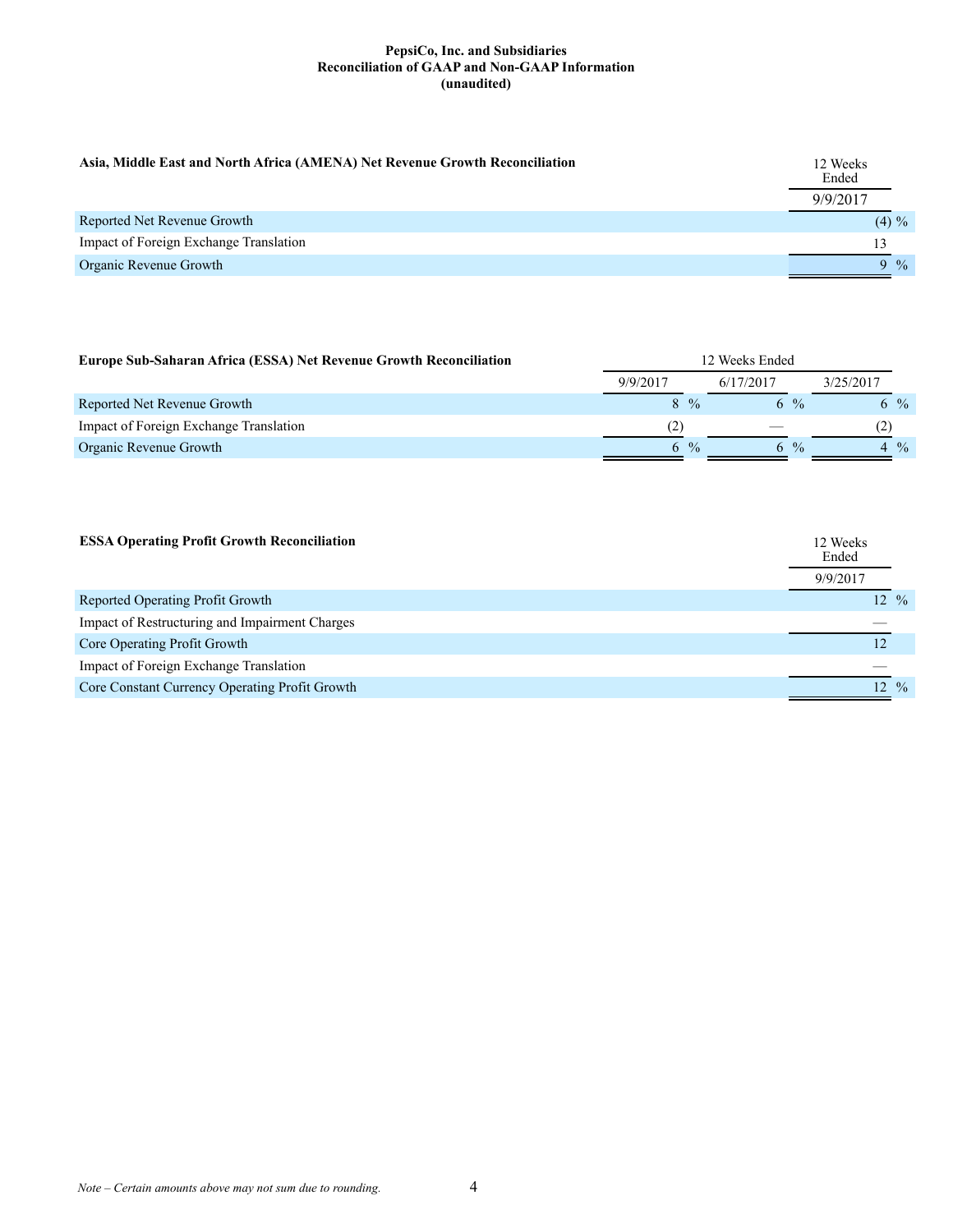| <b>Net Revenue Year-over-Year Growth Reconciliations</b> | 12 Weeks Ended 9/9/2017           |  |           |  |                                                 |  |  |  |
|----------------------------------------------------------|-----------------------------------|--|-----------|--|-------------------------------------------------|--|--|--|
|                                                          | Reported Net<br>Revenue<br>Growth |  |           |  | Impact of<br>Foreign<br>Exchange<br>Translation |  |  |  |
| Latin America                                            |                                   |  |           |  |                                                 |  |  |  |
| Mexico                                                   | DD $%$                            |  | $(MSD)$ % |  | HSD %                                           |  |  |  |
| <b>Brazil</b>                                            | $MSD$ %                           |  | $(LSD)$ % |  | $MSD$ %                                         |  |  |  |
| <b>AMENA</b>                                             |                                   |  |           |  |                                                 |  |  |  |
| China                                                    | DD $%$                            |  | LSD $%$   |  | DD $%$                                          |  |  |  |
| Pakistan                                                 | DD %                              |  |           |  | DD $%$                                          |  |  |  |
| Philippines                                              | DD $%$                            |  | $DD$ %    |  | DD $%$                                          |  |  |  |
| Egypt                                                    | (DD) $\%$                         |  | DD $%$    |  | DD $%$                                          |  |  |  |
| <b>ESSA Top 4 Markets</b>                                |                                   |  |           |  |                                                 |  |  |  |
| Russia                                                   | DD $%$                            |  | (DD) $\%$ |  | MSD %                                           |  |  |  |
| United Kingdom                                           | $(LSD)$ %                         |  | MSD %     |  | LSD $%$                                         |  |  |  |
| France                                                   | $HSD$ %                           |  | $(LSD)$ % |  | MSD %                                           |  |  |  |
| Turkey                                                   | $(HSD)$ %                         |  | DD $%$    |  | DD $%$                                          |  |  |  |
| ESSA Other Key Markets                                   |                                   |  |           |  |                                                 |  |  |  |
| Poland                                                   | DD $%$                            |  | $(HSD)$ % |  | MSD %                                           |  |  |  |
| Germany                                                  | HSD %                             |  | $(LSD)$ % |  | MSD %                                           |  |  |  |
| Netherlands                                              | $HSD$ %                           |  | $(LSD)$ % |  | MSD %                                           |  |  |  |
| Ukraine                                                  | DD $%$                            |  | MSD %     |  | DD $%$                                          |  |  |  |
| South Africa                                             | DD $%$                            |  | $(DD)$ %  |  | DD $%$                                          |  |  |  |
| Romania                                                  | DD $%$                            |  | $(LSD)$ % |  | DD $%$                                          |  |  |  |

| <b>Net Revenue Year-over-Year Growth Reconciliations</b> | 12 Weeks Ended 9/9/2017           |                                                                                 |                |  |  |
|----------------------------------------------------------|-----------------------------------|---------------------------------------------------------------------------------|----------------|--|--|
|                                                          | Reported Net<br>Revenue<br>Growth | Impact of<br>Organic<br>Foreign<br>Exchange<br>Revenue<br>Growth<br>Translation |                |  |  |
| <b>ESSA</b>                                              |                                   |                                                                                 |                |  |  |
| <b>Snacks</b>                                            | HSD -<br>$\frac{0}{0}$            | $(LSD)$ %                                                                       | $HSD$ %        |  |  |
| <b>Beverages</b>                                         | <b>HSD</b><br>$\frac{0}{0}$       | $(LSD)$ %                                                                       | $\text{MSD}$ % |  |  |

| <b>Fiscal 2016 Diluted EPS Reconciliation</b> | Year Ended |        |
|-----------------------------------------------|------------|--------|
|                                               | 12/31/2016 |        |
| Reported Diluted EPS                          | \$         | 4.36   |
| Commodity Mark-to-Market Net Impact           |            | (0.08) |
| Restructuring and Impairment Charges          |            | 0.09   |
| Charge Related to the Transaction with Tingyi |            | 0.26   |
| Charge Related to Debt Redemption             |            | 0.11   |
| Pension-Related Settlement Charge             |            | 0.11   |
| Core Diluted EPS                              |            | 4.85   |